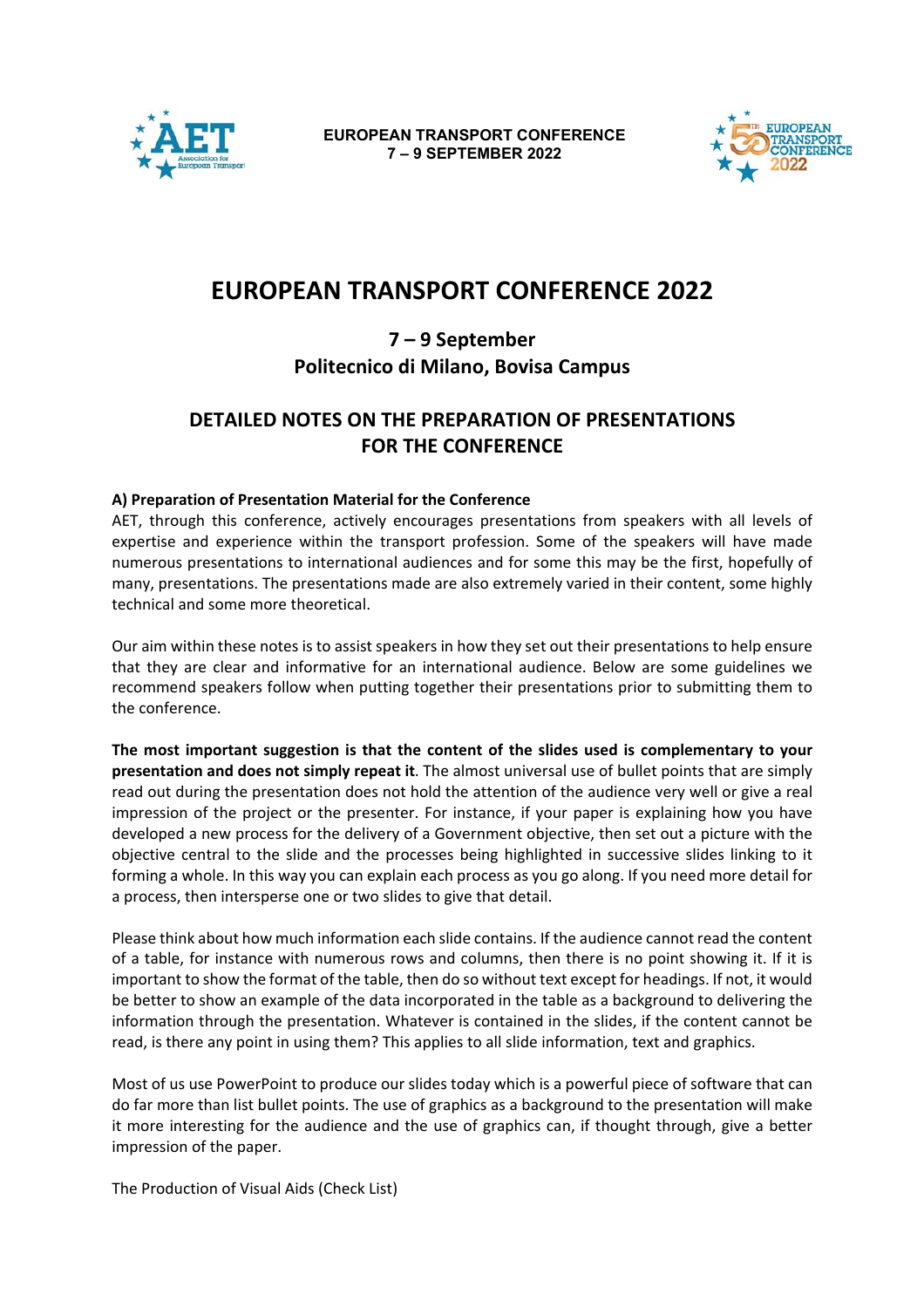



- **Content of slides should complement the presentation not simply repeat it**
- **Contents of all slides must be clearly legible**
- **Good slides are seldom obtained from drawings or tables that are intended for publication with the paper. Printed illustrations contain considerable detail, and lettering is usually too small.**
- **Lettering and graphics should be as big as possible.**
- **The background of slides should provide a sharp contrast for drawings and lettering. In general, dark letters on a light background are easier to read.**
- **If using audio or video clips during a presentation, please ensure that you can access these reliably. It is usually better to have the material stored locally on your presentation device rather than to rely on an internet connection.**

### **B) Submission of Presentation Material for the Conference**

All rooms will be equipped with a data projector and a dedicated laptop computer.

Speakers are asked to bring their presentations on a data stick and arrive at the lecture room at least five minutes before the start of the session in order to load the presentation.

# **PRESENTATIONS ARE NOT PRE‐LOADED ON TO THE LAPTOPS IN THE CONFERENCE ROOMS. SPEAKERS ARE RESPONSIBLE FOR LOADING AND RUNNING THEIR OWN PRESENTATIONS FROM A DATA‐STICK**

#### **C) Presenting at the Conference**

Speakers are reminded that the Conference is an international meeting and therefore the audience will not necessarily be familiar with practice and policy in your country. Speakers are also asked to remember that English will also not be the first language of these international delegates.

**Speakers are therefore asked to:** 

- **deliver their presentations slowly and clearly**
- **give an adequate introduction to their paper describing the context and framework**
- **avoid jargon and use plain English**
- **provide explanations of abbreviations**
- **speak to the audience and not to the screen**

Speakers are asked not to read their paper verbatim but to make an informal presentation. Reading a paper line by line makes a presentation boring and does not hold the interest of the audience. It is not always essential to repeat all the points in the text and it may well be that there is more up-todate information than was available when the paper was first written, or that it becomes appropriate to deal in more detail with a particular aspect of the subject.

Speakers are reminded that discussion after a presentation is an important aspect of the Conference and are asked to adhere to the recommended presentation times to allow fellow delegates the opportunity to participate in discussion.